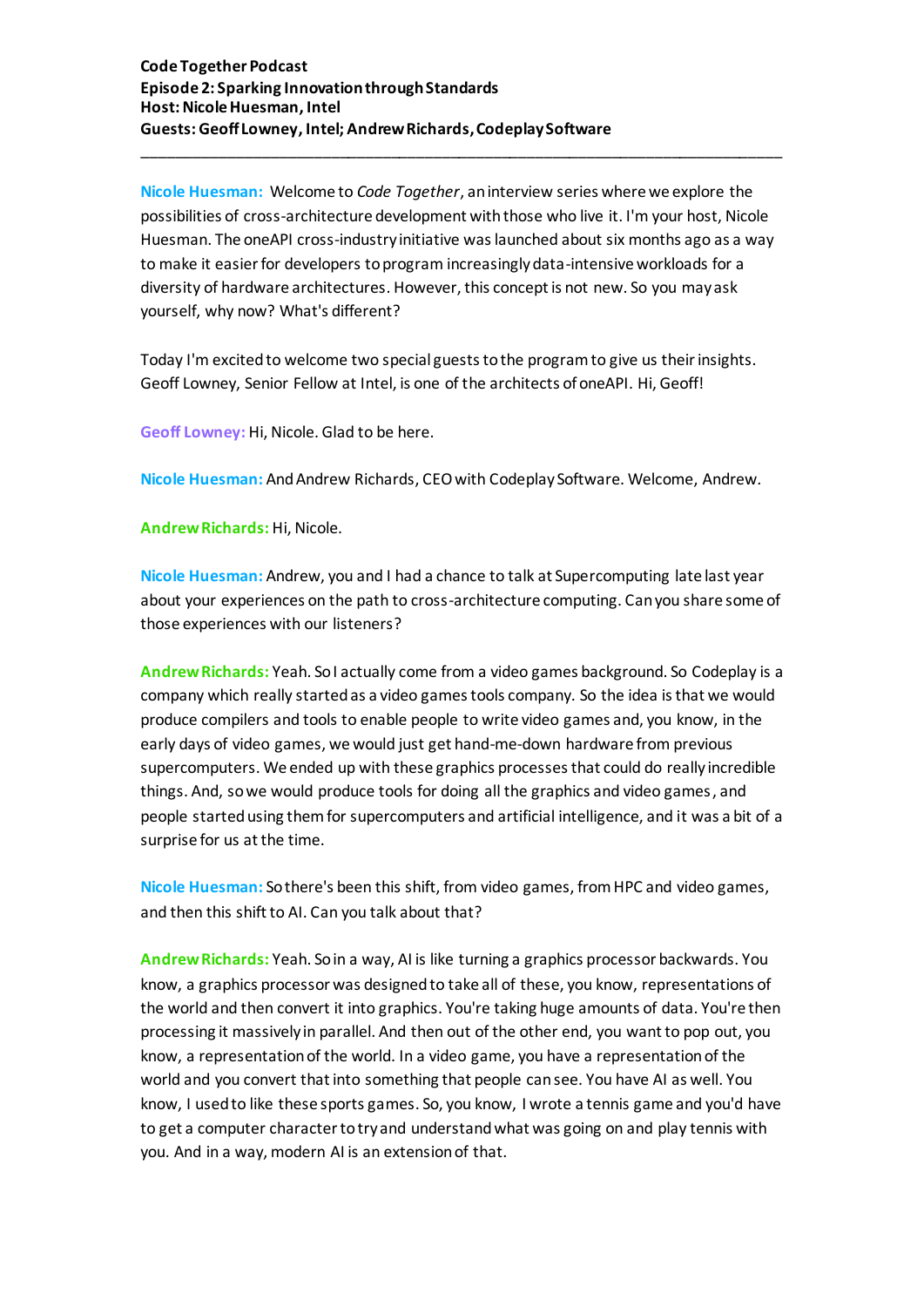## **Nicole Huesman:** And then your experience in SYCL. Right? That led into SYCL as well?

\_\_\_\_\_\_\_\_\_\_\_\_\_\_\_\_\_\_\_\_\_\_\_\_\_\_\_\_\_\_\_\_\_\_\_\_\_\_\_\_\_\_\_\_\_\_\_\_\_\_\_\_\_\_\_\_\_\_\_\_\_\_\_\_\_\_\_\_\_\_\_\_\_\_\_

**Andrew Richards:** It did. Yeah. So, when I started Codeplay, we would write games in C, which seemed pretty amazingly high level. And very soon after the company started, everyone said we don't program in C anymore; we programin C++. So, one of the things that the game developers have had to do was, simultaneously achieve very high performance but at the same time, run on lots of different platforms because there were lots of different game platforms from different hardware companies, and you know, there's consoles and portable consoles and there's PCs and stuff. So they had to write code that was going to run at very high performance on all of those systems. And so early on, they started adopting C++ and really turbocharging some C++ techniques and some of those techniques have been pushing into high performance computing and also AI. And, the HPC people and the AI people have turbocharged those C++ techniques that video game developers were pioneering. Intel was also an early pioneer of C++ techniques as well, you know.

And, what became clear later on is the only way that it was gonna work was if we standardized it. The only way you can get a software developers and hardware companies working together, the only way we can create a vision where we say, actually you can write C++ and make it run very fast on lots of different platforms is by having standards. And standards allow lots of people to work together. You know, we've, we've taken these C++ ideas that were designed for, you know, different games consoles and different computers, and really run with that and made it go on really extremely different architectures. It's been fantastic to see that something that was started as just a little standards group enables such an amazing achievement really.

**Nicole Huesman:** Absolutely. And oneAPI really benefits from the knowledge—that welltreaded path—that has come before it, right?

**Andrew Richards:** It does. And you know, oneAPI leverages SYCL. SYCL leverages a whole lot of C++ techniques that came before it. So I think if you're looking at things like oneAPI and SYCL, you are looking at a whole range of developments, one after the other after the other, you know, this accumulation of knowledge and experience that's gone into these systems. That's what a really successful standards body does. It just takes all of that knowledge, all of the innovation, and goes, right, okay, can we take all of the best experience, all the best knowledge, and integrate it into something that's then standard and lots of people can use. And that's what we've done with SYCL and oneAPI.

**Nicole Huesman:** Excellent. And Geoff as the architect of oneAPI, can you share how Intel has worked with the community and why it's important that oneAPI is a cross-industry initiative?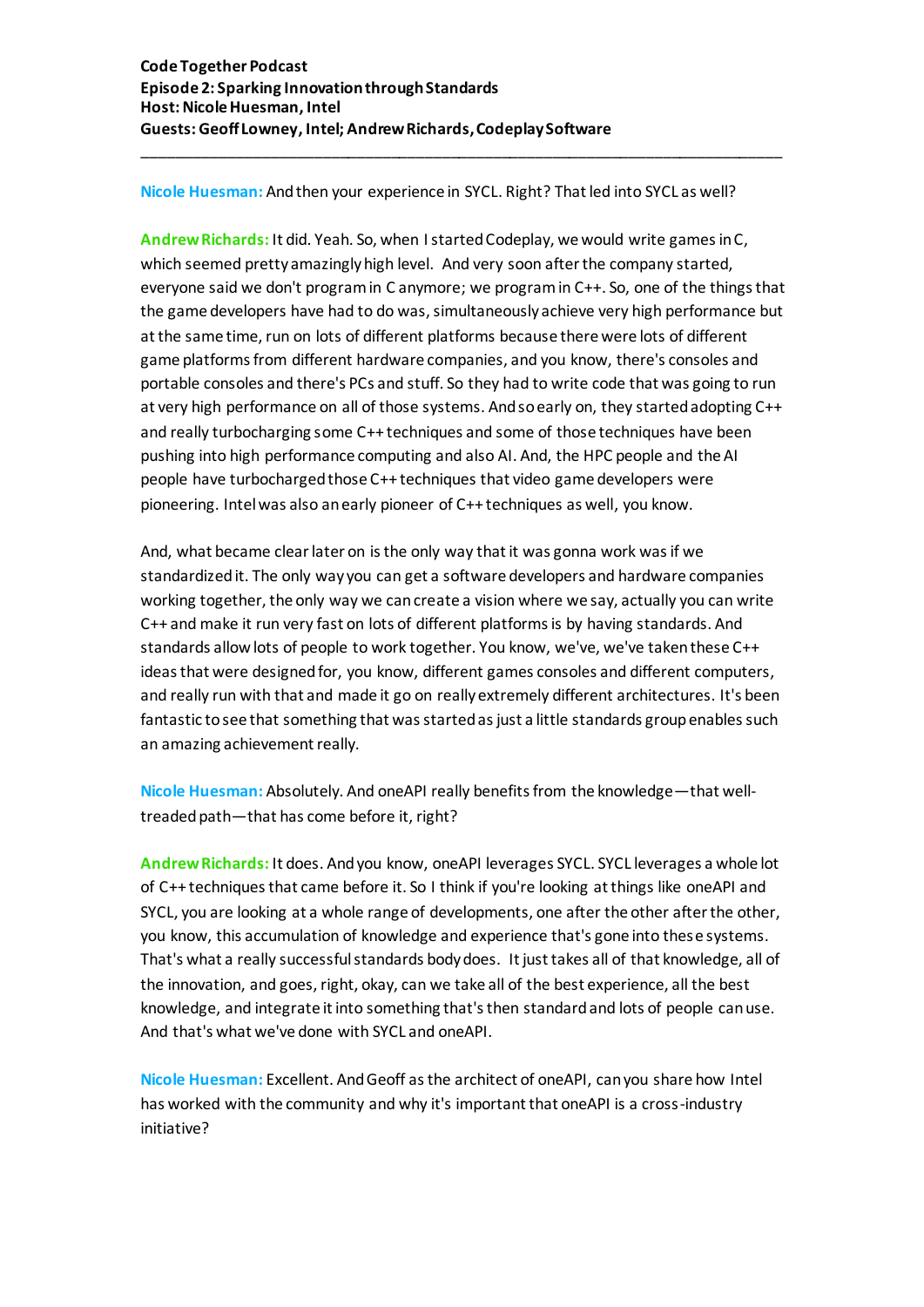**Geoff Lowney:** As Andrew was saying, the way computers today are made of different compute units. Accelerators, GPUs. It's not just a simple CPU problem anymore. And Intel, as the major CPU company, was maybe a little late to recognize that, but over the past five years, it's become really clear that accelerators really deliver extraordinary performance. And they needed to become a standard part of everyone's compute platform. And, you know, part of that is the big AI revolution.

\_\_\_\_\_\_\_\_\_\_\_\_\_\_\_\_\_\_\_\_\_\_\_\_\_\_\_\_\_\_\_\_\_\_\_\_\_\_\_\_\_\_\_\_\_\_\_\_\_\_\_\_\_\_\_\_\_\_\_\_\_\_\_\_\_\_\_\_\_\_\_\_\_\_\_

So on the programming side, at Intel, we're looking at this transformation and we want to deal with modern programmers. So we'd like to work with C++. And we wanted to bring data parallelism, meaning we'd be able to do millions of computations at the same time and to be able to specify that easily. And the only established solution was SYCL. It was, you know, a standard that Andrew and others had developed as part of the Khronos community. And, I looked at that and realized that this is where we want to go. And so for the past two years, Intel has really gone all in on SYCL, and we put a lot of energy into it in an open way.

And, I would say that's another thing that people may not realize about Intel. You know, we're famous for being the windows PC, which was definitely a closed ecosystem. But over the past 10 years, we have been really seeing the value of being a part of the open source movement. And somewhat independently of our move to SYCL, we have moved all our compiler infrastructure to LLVM so that we are both embracing the language standard that Andrew developed, but we're also embracing sort of the community best practice of how to develop compilers. And the community is centered around LLVM and we're contributing to that.

**Nicole Huesman:** That's fantastic. Thank you. Codeplay has done a lot in terms of contributing to oneAPI. Andrew, can you talk about that?

**Andrew Richards:** The most relevant contribution that we've made recently is to enable people to develop using oneAPI on Nvidia GPUs. So if you're developing on an Nvidia GPU today, you can check out the source code that we've committed, which takes all of the open source work that Intel did to get SYCL with DPC++ and then also their libraries as well. So then you can check out a version of that that will run on Nvidia GPUs and it will go directly down to the Nvidia-specific APIs. So it doesn't go through any intermediate layers like OpenCL or anything like that; it goes directly down to the Nvidia-specific APIs and uses Nvidia library routines. And what that means is, you get all of the performance benefits as if you'd program natively for an Nvidia GPU, but code in standard SYCL. Maybe you've used some of the Intel-specific extensions, but you know, all of that stuff is kind of aligned with the way the standard is going. And that means that you can then write your code on an Nvidia GPU, get massive performance today, and also then run on other architectures today and in the future.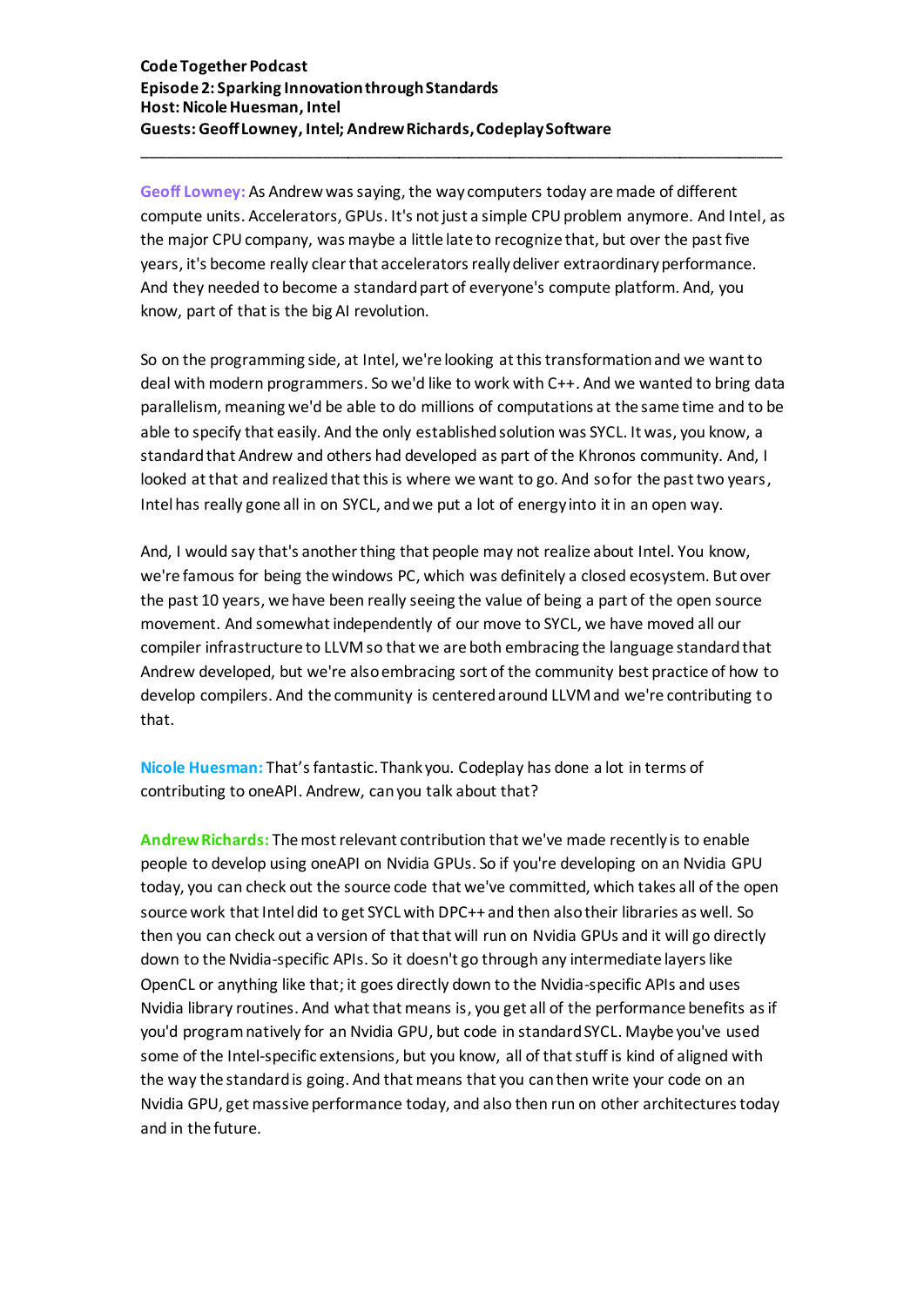**Geoff Lowney:** And I just want to chime in. The real benefit of what we're trying to do is let the programmer write in one environment, one programming language, one set of libraries, and be able to move the program to an Nvidia GPU, an Intel CPU and Intel GPU, make it easy for data parallelism to exist broadly and move between platforms. And, you know, of course you'd do some tuning as you do that motion, but the value of a standard lets people innovate and, the value of their work is preserved, and it's something more than what runs on a single piece of hardware.

\_\_\_\_\_\_\_\_\_\_\_\_\_\_\_\_\_\_\_\_\_\_\_\_\_\_\_\_\_\_\_\_\_\_\_\_\_\_\_\_\_\_\_\_\_\_\_\_\_\_\_\_\_\_\_\_\_\_\_\_\_\_\_\_\_\_\_\_\_\_\_\_\_\_\_

**Nicole Huesman:** Andrew, what's next in terms of how Codeplay envisions contributing to oneAPI?

**Andrew Richards:** We are working with quite a few different other hardware vendors to be able to support a variety of different platforms. So part of our business model is to sell this kind of support to different processor vendors. And that means that you can use the same source code on technology that might go into a self-driving car, for example. So you can take stuff from the research lab and then put it into production, into a self-driving car. We support platforms that will go into smart phones, for example, very low power devices. That's all part of the vision is, is to enable us to support lots of different hardware.

Another key thing about SYCL is to enable people to write their own C++ libraries that achieve high performance on lots of different platforms. And what SYCL and oneAPI do let you do is it does let you write libraries, open source libraries or closed source libraries, that do perform really well on lots of different hardware. So you should see the whole school vision as being an enabler to enable people to write these performance-portable libraries. And those libraries actually can work in the real world, delivering maximum performance on an FPGA, on a DSP, on a GPU, or a CPU. And yeah, you have to go into them and tune the libraries for different classes of algorithms. We see people doing that already. The Exascale computing program is funding lots of work in this field. We're seeing work in European HPC as well. Similar work is going on in robotics and the AI field as well, to enable people to write these C++ libraries that can handle performance portability across very different devices and really easy to use.

**Nicole Huesman:** Yeah. If we're really going to make this path to exascale and dataintensive workloads work, developers are really going to need something like oneAPI.

**Andrew Richards:** They do. And, and you know, if you want to work in this field, you want to build these libraries, having standards and standard platforms like oneAPI is a massive benefit. Otherwise, how would you do it.

**Nicole Huesman:** Right, right.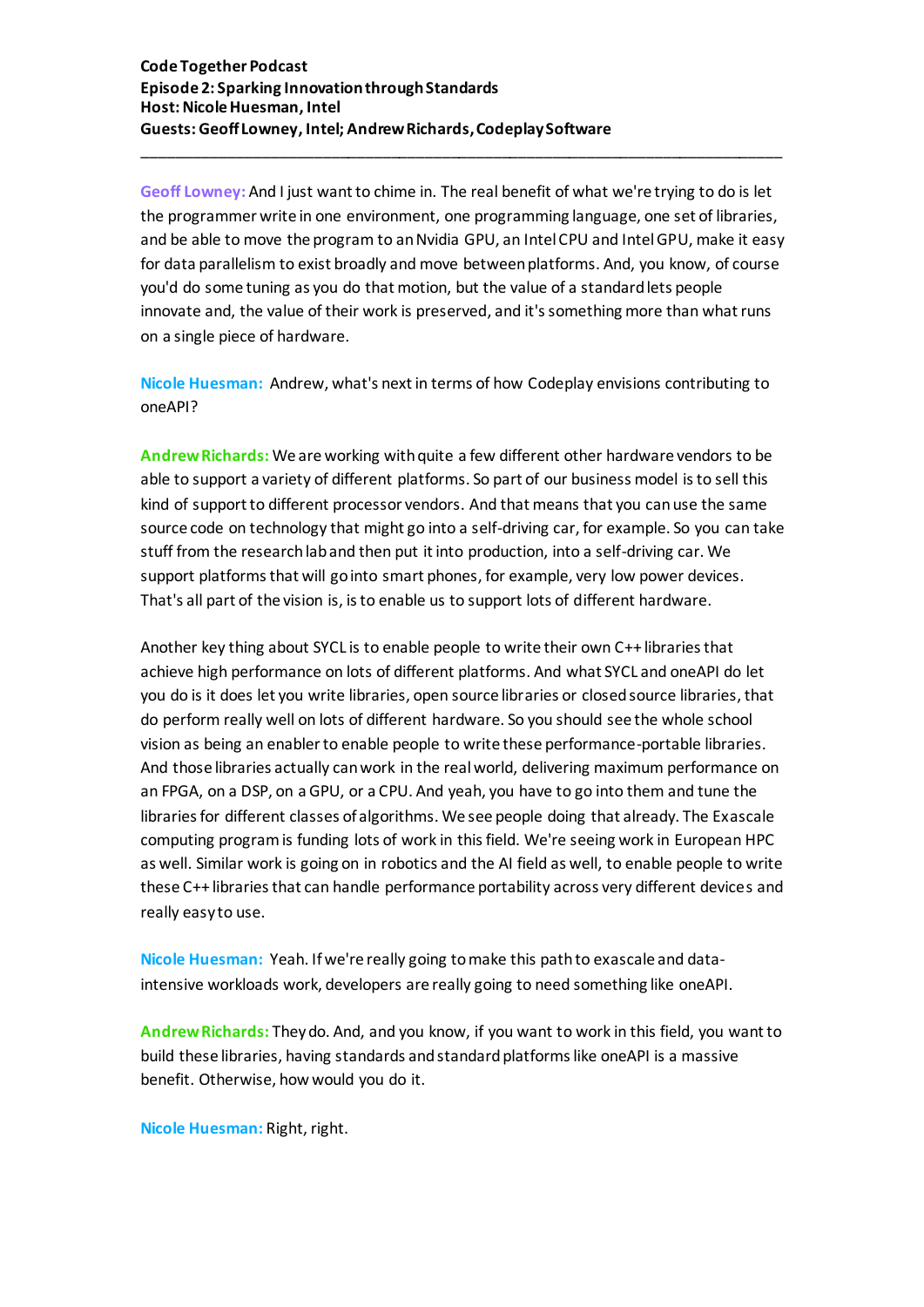**Andrew Richards:** How would you do it without having a really solid platform on an industry standard and a committee behind it? No one company controls these standards. We've enabled this now.

\_\_\_\_\_\_\_\_\_\_\_\_\_\_\_\_\_\_\_\_\_\_\_\_\_\_\_\_\_\_\_\_\_\_\_\_\_\_\_\_\_\_\_\_\_\_\_\_\_\_\_\_\_\_\_\_\_\_\_\_\_\_\_\_\_\_\_\_\_\_\_\_\_\_\_

**Nicole Huesman:** Geoff, can you share with us where you see oneAPI going?

**Geoff Lowney:** Well, as we've been describing, we want oneAPI to become the standard interface for programming data parallel hardware. So you've got this phenomenon that there is a huge amount of innovation in data parallel software at a very high level. Also, there's a lot of innovation at the hardware level that people are architecting new types of accelerators and the world is changing pretty quickly there. And in order for both sides to innovate, you need this interface in the middle so that the software guys can innovate, the hardware guys can innovate, and there's a common waste or narrower waste that things go through. And that's what we want oneAPI to become. We want it to be standard. We want the industry to support it. We want it to be open and open source. And so that's our vision, that this becomes the standard for data parallel programming at this low level, performance level programming.

**Andrew Richards:** I agree with what Geoff has just said. It's, it's interesting, isn't it? That a standard which says you must do it this way actually has this counterintuitive effect of actually making it easier for people to innovate. That's the great thing about a standard. It allows processor vendors to actually innovate and design something new.

**Nicole Huesman:** I really love what you said earlier, Andrew, which is, it's really the great enabler.

**Andrew Richards:** Can I, can I talk about that? We have this challenge, which is there are a very wide variety of different processor architectures that can achieve performance on different kinds of workloads. So software developers could go off and design libraries that enable people to evaluate the different processor architectures and build complex software. And it turns out that if you go and try to build that, you'll discover that you need the standard underneath it. Like you can't build that software without having a layer to build on top of. And that's the problem that we've solved.

**Nicole Huesman:** Geoff, for those who want to contribute or those who want to use oneAPI, what are the best places to get started?

**Geoff Lowney:** If you Google oneapi.com. If you take a look there, that will give you pointers to all the specifications, all the different implementations, all the open source efforts. That's a place to let you download software to go. Now, the nice thing of what we're talking about is its portability, is that you can just start programming on your laptop, and then you can